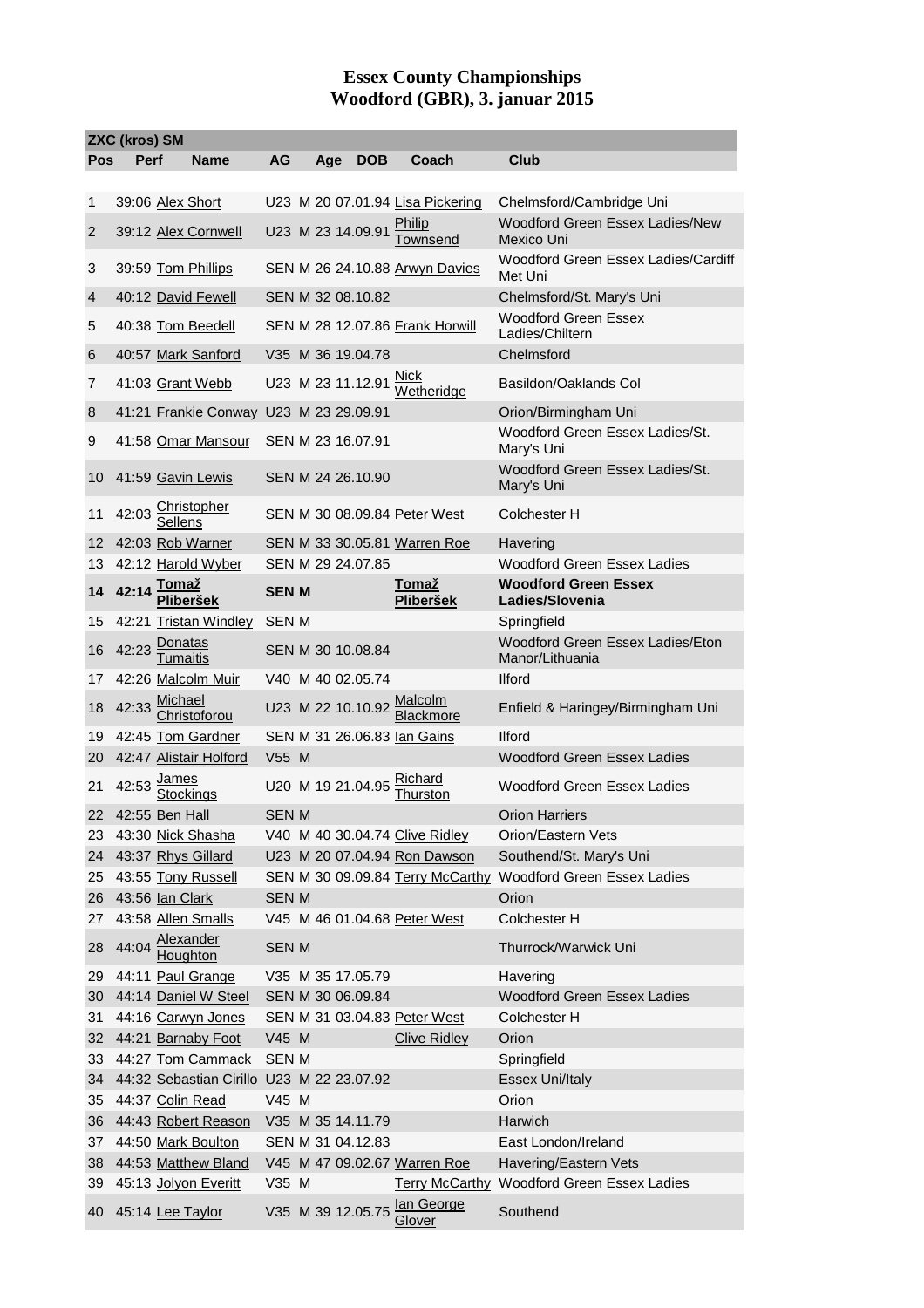| 41 | 45:17 | <b>Kieran</b><br>O'Doherty              |              | SEN M 31 10.10.83 |                                 | <b>Reading RR/Billericay</b>                   |
|----|-------|-----------------------------------------|--------------|-------------------|---------------------------------|------------------------------------------------|
| 42 |       | 45:18 James Smith                       |              | V35 M 35 03.08.79 |                                 | Springfield                                    |
| 43 |       | 45:21 David Johnson                     | SEN M        |                   |                                 | <b>Thurock Harriers</b>                        |
|    |       | 44 45:28 Robbie Cox                     | SEN M        |                   |                                 | Terry McCarthy Woodford Green Essex Ladies     |
| 45 | 45:31 | Robert<br>Wilbraham                     | SEN M        |                   |                                 | Terry McCarthy Woodford Green Essex Ladies     |
| 46 |       | 45:48 James Williams                    |              | SEN M 31 07.05.83 |                                 | Chelmsford                                     |
| 47 |       | 45:50 Jonathan Nears V40 M              |              |                   | Peter West                      | Colchester H                                   |
| 48 |       | 45:53 John Barker                       |              | V45 M 49 21.06.65 |                                 | <b>Thrift Green</b>                            |
| 49 | 46:06 | Crispian<br>Bloomfield                  |              | V35 M 38 29.04.76 |                                 | Billericay/Thurrock                            |
| 50 |       | 46:13 Ged Mcmillan                      | $V35$ M      |                   | Peter West                      | Colchester H                                   |
| 51 |       | 46:28 Stephen Philcox V45 M 49 14.10.65 |              |                   |                                 | <b>Ilford</b>                                  |
| 52 |       | 46:35 Neil McGoun                       |              |                   | SEN M 34 24.06.80 Clive Ridley  | Orion/Eton Manor                               |
| 53 |       | 46:43 Tim Ballard                       |              |                   | V35 M 39 08.11.75 Peter West    | Colchester H                                   |
| 54 |       | 46:53 Richard Ashton                    | <b>SEN M</b> |                   |                                 | <b>Orion Harriers</b>                          |
| 55 |       | 46:56 Scott Rice                        |              |                   | V40 M 44 18.11.70 David Staines | Thurrock                                       |
|    |       |                                         |              |                   |                                 |                                                |
| 56 |       | 46:58 Paul Bolton                       | SEN M        |                   |                                 | <b>Orion Harriers</b>                          |
| 57 |       | 47:03 Paul Suett                        |              | V35 M 37 21.09.77 |                                 | Dagenham 88                                    |
| 58 |       | 47:05 Stuart Raven                      | V35 M        |                   | <b>Paul Anderson</b>            | Springfield                                    |
| 59 |       | 47:07 Gareth Cavell                     |              | V45 M 47 08.11.67 |                                 | <b>Woodford Green Essex</b><br>Ladies/Veterans |
| 60 |       | 47:11 Adam Mead                         | <b>SEN M</b> |                   |                                 | Woodford Green with Essex Ladies               |
| 61 |       | 47:12 Tony Pamphilon V55 M 56 13.06.58  |              |                   |                                 | Woodford Green Essex<br>Ladies/Veterans        |
| 62 |       | 47:16 Alan Rugg                         |              | V55 M 55 05.08.59 |                                 | Woodford Green Essex Ladies/Orion              |
| 63 |       | 47:17 David Cox                         |              | V60 M 61 07.07.53 |                                 | Woodford Green Essex<br>Ladies/Veterans        |
| 64 |       | 47:21 Daniel Moses                      |              | SEN M 28 18.03.86 |                                 | Orion/Middlesex Uni                            |
| 65 |       | 47:22 David Wilson                      | SEN M        |                   |                                 | <b>Orion Harriers</b>                          |
| 66 |       | 47:29 Paul Hart                         |              | V35 M 35 25.06.79 |                                 | East Essex TC                                  |
| 67 |       | 47:30 Kevin Newell                      |              |                   | V35 M 39 14.05.75 Rob Sargent   | Ilford/Veterans/Orion                          |
|    |       | 68 47:35 Paul Holloway                  |              | V45 M 46 03.03.68 |                                 | <b>Ilford</b>                                  |
|    |       | 69 47:41 Russell Price                  | <b>SEN M</b> |                   |                                 | East London                                    |
|    |       | 70 47:45 Russell Pixton                 |              | V35 M 35 23.11.79 |                                 | <b>Billericay</b>                              |
|    |       |                                         |              |                   |                                 | Colchester H/St. Edmunds                       |
| 71 |       | 47:48 Colin Ridley                      |              |                   | V50 M 53 28.12.61 Peter West    | Pacers/Eastern Vets                            |
| 72 | 47:49 | <u>Terence</u><br>Spooner               |              |                   | V40 M 42 15.06.72 Kevin Steed   | <b>Benfleet RC</b>                             |
| 73 |       | 47:52 Adam Baker                        |              | V40 M 43 18.08.71 |                                 | Orion                                          |
| 74 | 47:56 | <u>Michael</u><br>Bridgeland            |              | V55 M 56 12.01.58 |                                 | <b>Chelmsford/Eastern Vets</b>                 |
| 75 |       | 48:01 Don Lawless                       | V50 M        |                   |                                 | Thurrock                                       |
| 76 |       | 48:08 Giles Hopkinson V45 M             |              |                   |                                 | Orion                                          |
| 77 |       | 48:16 Jon Whitehouse V40 M 42 18.11.72  |              |                   | Jon<br>Whitehouse               | Loughton                                       |
| 78 |       | 48:20 George Banbury V40 M 41 22.02.73  |              |                   |                                 | Orion                                          |
| 79 |       | 48:21 Jason Crispin                     | V35 M        |                   |                                 | Havering                                       |
| 80 |       | 48:25 Antony Goodall V35 M 38 29.06.76  |              |                   |                                 | Springfield                                    |
| 81 |       | 48:27 Thomas Grimes SEN M               |              |                   |                                 | East London                                    |
| 82 |       | 48:29 Paul Boddey                       |              | V35 M 37 07.06.77 |                                 | Eton Manor                                     |
| 83 |       | 48:34 Ciaran Canavan V40 M              |              |                   |                                 | East London                                    |
| 84 |       | 48:40 Chris O'Hara                      | <b>SEN M</b> |                   | Nick Anderson                   | <b>Billericay</b>                              |
| 85 |       | 48:48 Julian Russell                    |              | SEN M 34 27.05.80 |                                 | Woodford Green Essex Ladies                    |
|    |       | 86 49:03 Peter West                     |              | V50 M 50 10.02.64 |                                 | Colchester H                                   |
| 87 |       | 49:16 Paul Ruffy                        | V35 M        |                   |                                 | <b>Benfleet RC</b>                             |
|    |       | Michael                                 |              |                   |                                 |                                                |
| 88 | 49:21 | Woodward                                | V35 M        |                   |                                 | Pitsea RC                                      |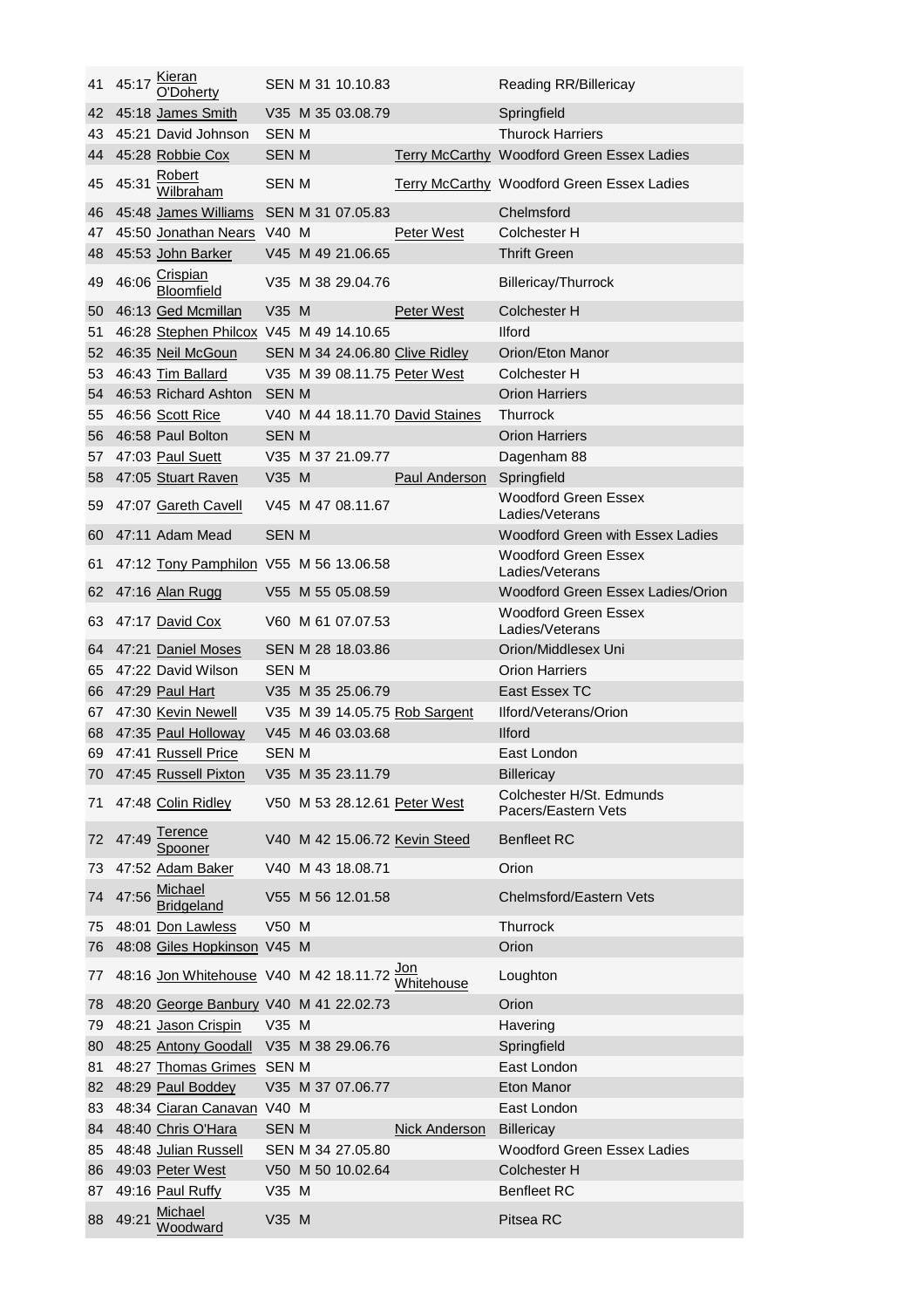|    | 89 49:26 Sam Rahman                          |              |                                                    | SEN M 32 10.09.82 Rob Sargent       | <b>Ilford</b>                      |
|----|----------------------------------------------|--------------|----------------------------------------------------|-------------------------------------|------------------------------------|
|    | 90 49:26 Alec Kyriakides                     | V45 M        |                                                    |                                     | Southend                           |
| 91 | 49:41 Paul Jeggo                             |              | V50 M 54 05.11.60                                  |                                     | Springfield                        |
| 92 | 49:44 Paul Rodgers                           |              |                                                    | V40 M 41 22.10.73 David Wright      | <b>Colchester H</b>                |
| 93 | 49:51 Chris Manby                            | V35 M        |                                                    |                                     | Colchester H                       |
|    | 94 49:53 Dan Gritton                         | V40 M        |                                                    |                                     | East London                        |
|    | 95 50:00 Ray Dzikowski                       |              | V50 M 51 03.06.63                                  |                                     | Woodford Green Essex Ladies/West 4 |
|    | 96 50:15 Joe Happe                           |              | V45 M 45 09.06.69                                  |                                     | Orion                              |
| 97 | $50:16 \frac{\text{Thomas}}{\text{Gunnina}}$ |              |                                                    | V35 M 38 25.01.76 Paul Anderson     | Springfield                        |
| 98 | 50:18 Paul Cates                             |              | V50 M 52 11.10.62                                  |                                     | Eton Manor                         |
|    | 99 50:25 Andrew Low                          |              | V45 M 45 22.11.69                                  |                                     | <b>Benfleet RC</b>                 |
|    | 100 50:34 Neil Crisp                         |              |                                                    | V50 M 51 17.01.63 Rob Sargent       | <b>Ilford</b>                      |
|    | 101 50:52 Dennis Cross                       |              | U23 M 21 13.10.93 $\frac{\text{Nick}}{\text{MSE}}$ | Wetheridge                          | <b>Basildon</b>                    |
|    | 102 50:58 Andrew Baxter                      | V45 M        |                                                    |                                     | East London                        |
|    | 103 51:01 Charlie Keitch                     | $V35$ M      |                                                    |                                     | <b>Great Bentley</b>               |
|    | 104 51:05 Alan Clark                         |              | V45 M 49 05.11.65 lan Pike                         |                                     | <b>Benfleet RC</b>                 |
|    | 105 51:28 Nick Rankin                        |              | V50 M 54 28.10.60                                  |                                     | <b>Benfleet RC</b>                 |
|    | 106 51:30 Neil Ford                          | <b>SEN M</b> |                                                    |                                     | Woodford Green with Essex Ladies   |
|    | 107 51:30 Nick Trencher                      | SEN M        |                                                    |                                     | <b>Thurock Harriers</b>            |
|    | 108 51:35 Tim Tomlins                        |              | V45 M 46 20.10.68 Ian Pike                         |                                     | <b>Benfleet RC</b>                 |
|    | 109 51:35 Glenn Gosling                      |              | V40 M 42 28.06.72                                  |                                     | Orion                              |
|    | 110 51:39 Jonathan                           |              |                                                    | V50 M 54 04.02.60 David Staines     | Thurrock/Eastern Vets              |
|    | 111 51:49 Andrew Doig                        |              | V40 M 40 24.01.74                                  |                                     | Pitsea RC                          |
|    | 112 51:51 Dan Gritton                        | V40 M        |                                                    |                                     | East London                        |
|    | 113 51:53 Alan Monte                         |              |                                                    | V40 M 43 30.06.71 <b>lan George</b> | Southend                           |
|    | 114 51:56 Mark Cambridge V40 M 43 21.04.71   |              |                                                    |                                     | <b>Woodford Green Essex Ladies</b> |
|    | 115 52:00 Andrew Morris                      |              | V55 M 56 18.10.58                                  |                                     | <b>Benfleet RC</b>                 |
|    | 116 52:02 David Cato                         | V35 M        |                                                    |                                     | Eton Manor                         |
|    | 117 52:03 James Perry                        | V40 M        |                                                    |                                     | Woodford Green Essex Ladies        |
|    | 118 52:21 Martyn Clarke                      | <b>SEN M</b> |                                                    |                                     | <b>Colchester Harriers</b>         |
|    | 119 52:32 Anthony Marsh V35 M                |              |                                                    |                                     | Springfield                        |
|    | 120 52:43 Tim Butt                           | SEN M        |                                                    |                                     | <b>Billericay Striders</b>         |
|    | 121 52:50 Simon Deville                      | V45 M        |                                                    |                                     | Eton Manor                         |
|    | 122 52:53 <u>Jonathan</u><br>Webster         |              | V35 M 37 20.12.77                                  |                                     | <b>Woodford Green Essex Ladies</b> |
|    | 123 52:56 Richard Hogg                       |              |                                                    | V45 M 46 08.05.68 Richard Hogg      | <b>Woodford Green Essex Ladies</b> |
|    | 124 52:58 Paul Prior                         |              | V45 M 46 01.07.68                                  |                                     | Dagenham 88                        |
|    | 125 53:03 Keith Thornton                     |              | V50 M 50 28.07.64                                  |                                     | <b>Thrift Green</b>                |
|    | 126 53:07 Gary Cahill                        |              | V45 M 48 18.06.66                                  |                                     | <b>Thurrock</b>                    |
|    | 127 53:17 Simon Smith                        | <b>SEN M</b> |                                                    |                                     | <b>Colchester Harriers</b>         |
|    | 128 53:17 Dave Daugirda                      | V50 M        |                                                    |                                     | Eton Manor                         |
|    | 129 53:25 Mike Bumstead V60 M 63 02.07.51    |              |                                                    |                                     | Thurrock                           |
|    | 130 53:26 Alex Elferink                      | V40 M        |                                                    |                                     | Serpentine                         |
|    | 131 53:28 Neil Swift                         | V45 M        |                                                    |                                     | Orion                              |
|    | 132 53:32 Richard Flutter                    |              | V45 M 47 04.10.67                                  |                                     | Harwich                            |
|    | 133 53:54 Kenneth Hands V45 M                |              |                                                    |                                     | Springfield/Unattached             |
|    | 134 54:06 Daniel Hall                        |              | V40 M 40 01.09.74                                  |                                     | Eton Manor                         |
|    | 135 54:09 Carl Easton                        |              | V45 M 48 24.05.66                                  |                                     | <b>Phoenix Striders</b>            |
|    | 136 54:11 Brett Savidge                      | <b>SEN M</b> |                                                    |                                     | RG Active Race Team                |
|    | 137 54:13 Nicholas Knight                    | V40 M        |                                                    |                                     | <b>Thrift Green</b>                |
|    |                                              |              |                                                    |                                     |                                    |
|    | 138 54:17 Stuart Colley                      | V40 M        |                                                    |                                     | Orion                              |
|    | 139 54:38 Simon Morgan                       | V45 M        |                                                    |                                     | <b>Tiptree</b>                     |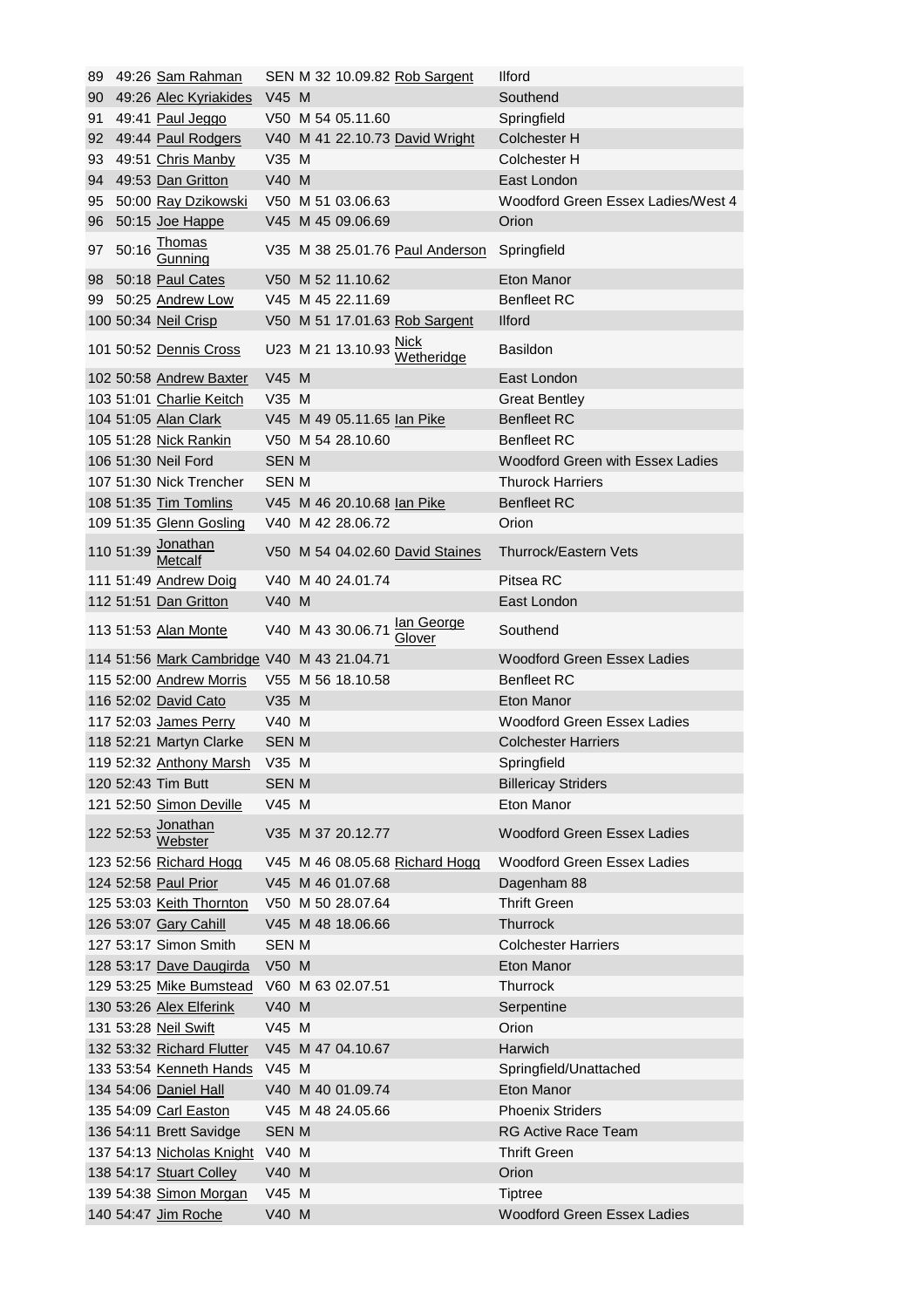|           | 141 54:55 Myles Coulson                     | V40 M        |                                 | <b>Braintree</b>                                    |
|-----------|---------------------------------------------|--------------|---------------------------------|-----------------------------------------------------|
|           | 142 55:07 Mike Grout                        | V40 M        |                                 | <b>Benfleet RC</b>                                  |
|           | 143 55:17 Philip Watts                      | V40 M        |                                 | Springfield                                         |
|           | 144 55:36 Peter Binns                       |              | V65 M 67 22.06.47               | Southend                                            |
|           | 145 55:36 Dan Summers                       |              | SEN M 32 24.03.82 Paul Anderson | Springfield                                         |
|           | 146 55:41 lain Scott                        |              | V35 M 37 17.08.77               | <b>Thurrock</b>                                     |
|           | 147 55:41 Emmet<br>Fitzgibbon               |              | V35 M 35 11.04.79               | East London                                         |
|           | 148 56:01 Kevin Kirby                       |              | V50 M 53 18.01.61               | Chelmsford                                          |
|           | 149 56:10 Rob<br>Sommerville                |              | V45 M 46 21.05.68               | Eton Manor                                          |
|           | 150 56:15 Leo Cole                          | V45 M        |                                 | Witham                                              |
|           | 151 56:19 Paul Mitchell                     |              | V35 M 39 14.04.75               | Thurrock                                            |
|           | 152 56:31 Joel Denning                      | V35 M        |                                 | Dagenham 88                                         |
|           | 153 56:34 David Gayer                       |              | V35 M 35 12.10.79               | Colchester H                                        |
|           | 154 56:43 Michael Cerny                     | <b>SEN M</b> |                                 | <b>Benfleet RC</b>                                  |
|           | 155 56:48 Grant Conway                      | V45 M        |                                 | East London                                         |
|           | 156 56:49 <b>Bill Bennett</b>               | V55 M        |                                 | Orion                                               |
|           | 157 56:57 Tim Brockington V55 M             |              |                                 | Springfield                                         |
|           | 158 57:01 Nigel Instance                    |              | V45 M 46 08.04.68               | Thurrock                                            |
|           | 159 57:17 Lemuel English                    |              | SEN M 34 04.04.80               | Eton Manor                                          |
|           | 160 57:25 Thomas A                          | V55 M        |                                 | <b>Woodford Green Essex Ladies</b>                  |
|           | 161 57:36 Adrian Frost                      | V55 M        |                                 | Eton Manor                                          |
|           | 162 57:37 Stephen Bugden V55 M 55 19.03.59  |              |                                 | Springfield                                         |
|           | 163 57:57 Julian Catmull                    |              | V50 M 50 17.04.64               | Springfield                                         |
|           | 164 58:02 <b>Bernard</b><br>Johnson         | V55 M        |                                 | <b>Thurrock</b>                                     |
|           | 165 58:04 Peter Hatley                      |              | V40 M 40 15.05.74               | East London                                         |
|           | 166 58:23 Graham Hall                       |              | V45 M 47 11.04.67               | Orion                                               |
|           | 167 58:39 Steve Dunn                        | V40 M        |                                 | Eton Manor                                          |
|           | 168 58:43 Paul Manson                       | <b>SEN M</b> |                                 | Eton Manor                                          |
|           | 169 58:43 Tom Robinson                      |              | V45 M 47 20.09.67               | <b>Benfleet RC</b>                                  |
|           | 170 59:13 Terry Knightley                   |              | V50 M 54 22.07.60               | <b>Ilford</b>                                       |
|           | 171 59:14 Paul Eagles                       |              | V45 M 47 21.01.67               | Dagenham 88                                         |
|           | 172 59:33 Chris Reed                        |              | V60 M 63 11.01.51               | <b>Pitsea RC/Southern Counties</b><br>Vets/Thurrock |
|           | 173 60:00 Jason Bilton                      | V45 M        |                                 | Colchester H                                        |
|           | 174 60:03 Roy Harwood                       |              | V35 M 38 25.08.76               | <b>Benfleet RC</b>                                  |
|           | 175 60:17 Chris Footer                      |              | SEN M 33 27.05.81               | <b>Phoenix Striders</b>                             |
|           | 176 60:20 Jim Whiffin                       | V55 M        |                                 | Loughton                                            |
|           | 177 60:21 Simon Miller                      |              | V45 M 46 17.04.68 Paul Anderson | Springfield                                         |
|           | 178 60:37 Stuart<br>Acmeekin                | V40 M        |                                 | <b>Benfleet RC</b>                                  |
|           | 179 60:49 Stephen Burton                    | V55 M        |                                 | <b>Benfleet RC</b>                                  |
|           | 180 62:12 Keith Willett                     |              | V40 M 41 16.01.73               | <b>Thurrock</b>                                     |
|           | 181 62:14 Brian Butcher                     | V65 M        |                                 | Mid Essex                                           |
|           | 182 62:37 Ian Cummins                       | V45 M        |                                 | Dagenham 88                                         |
|           |                                             | V45 M        |                                 | Eton Manor                                          |
|           | 183 62:53 Steve Adams                       |              |                                 |                                                     |
|           | 184 62:54 Eric Paul                         |              | V50 M 54 21.04.60 Clive Ridley  | Orion                                               |
|           | 185 63:24 Donald Sinclair                   | V55 M        |                                 | Pitsea RC                                           |
|           | 186 63:59 Kevin Cottrell                    | <b>SEN M</b> |                                 | <b>RG Active Race Team</b>                          |
|           | 187 64:08 Gary Cardnell                     | V55 M        |                                 | Dagenham 88                                         |
|           | 188 65:06 Peter Exton                       | <b>SEN M</b> |                                 | RG Active Race Team                                 |
|           | 189 65:18 Michael Pegnall SEN M 34 30.08.80 |              |                                 | Dagenham 88                                         |
| 190 65:37 | Muhammad<br>ldbal                           |              | SEN M 33 13.08.81               | East London                                         |
|           | 191 65:47 Robert Bower                      | <b>SEN M</b> |                                 | <b>RG Active Race Team</b>                          |